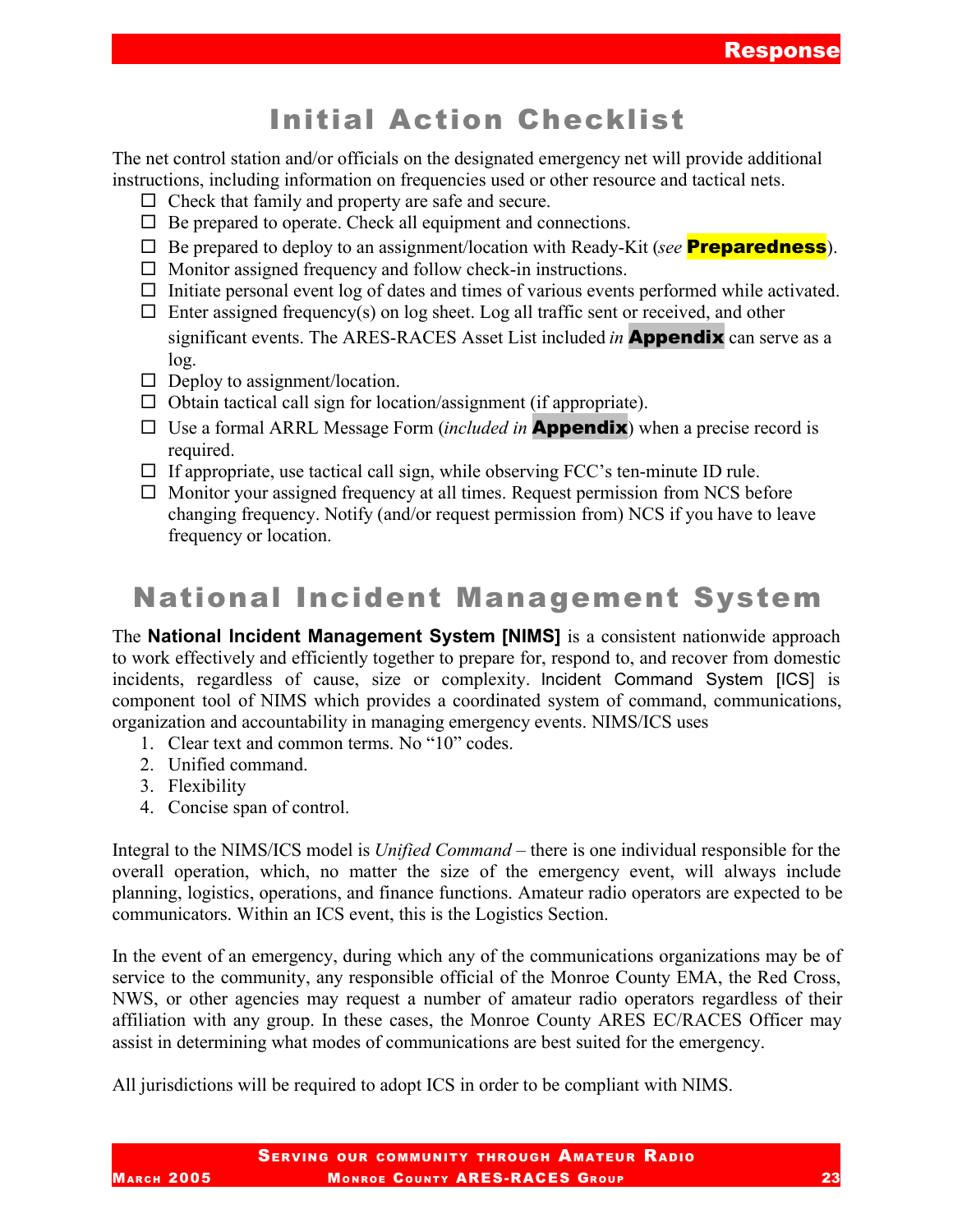## Amateur Radio Emergency Operations

All emergencies will initially be treated as ARES events until such time as Monroe County Emergency Management, Indiana EMA, or FEMA declares the incident to be a RACES event. At that point, only RACES-enrolled members will be on the frequencies.

Monroe County ARES-RACES members and other amateur radio service volunteers, upon becoming aware that an emergency exists, shall monitor the following frequencies:

- 1. 146.640 MHz (-) (PL 136.5 unless in net mode) repeater to receive instructions or assignments. This is the *primary net frequency* and is located on the Indiana University Campus on Eigenmann Hall.
- 2. 146.940 MHz (-) (PL 136.5 unless in net mode) repeater will be used if the above repeater becomes overloaded or inoperative, or as a subnet frequency. It is located in/on the IU Memorial Union Building.
- 3. 147.18 (PL 136.5) becomes the first backup/subnet repeater
- 4. 443.775 MHz (+5 MHz) (PL 136.5 unless in net mode) repeater, if linked, may be used to provide a subnet frequency for liaison between amateur stations monitoring net activity in Greene, Brown, Marion, and Putnam counties. Amateur stations monitoring other sources of information may communicate with ARES liaison on this frequency.
- 5. 146.580 MHz Simplex will be used if all repeaters are overloaded or inoperative, or may be used as a subnet frequency. EC will determine availability of other Simplex frequencies for resource or tactical subnets during an event.
- 6. Monroe County ARES-RACES may utilize other modes on the following, or other, frequencies:
	- 144.340 MHz Fast Scan Television (FSTV)
	- 144.360 MHz Slow Scan Television (SSTV)
	- 144.390 MHz Packet Automatic Position Reporting System
	- 145.010 MHz Packet Networking/Keyboard-to-Keyboard
	- 145.050 MHz K9IU Packet BBS Primary User Port
	- 145.570 MHz K9IU Packet BBS Local User Port

### Amateur Radio Traffic

**Tactical traffi**c is the first response communication in an emergency situation. It may be instructions or inquiries: "Send ambulance," "Where are water supplies?" Though tactical traffic is generally unformatted and seldom written, on responses, all traffic should be logged to protect both the radio amateur and the cooperating agency.

**Formal traffic** is generally long-term communications, often cast in ARRL message format and handled on NTS nets.

**Packet** – mode is handy for detailed or lengthy messages. The operator may prepare the message ahead of time and edit off-line as text files.

**Image communications** are live pictures of an area for damage assessment or Welfare traffic. ATV using FSTV requires more expensive equipment than Slow Scan SSTV.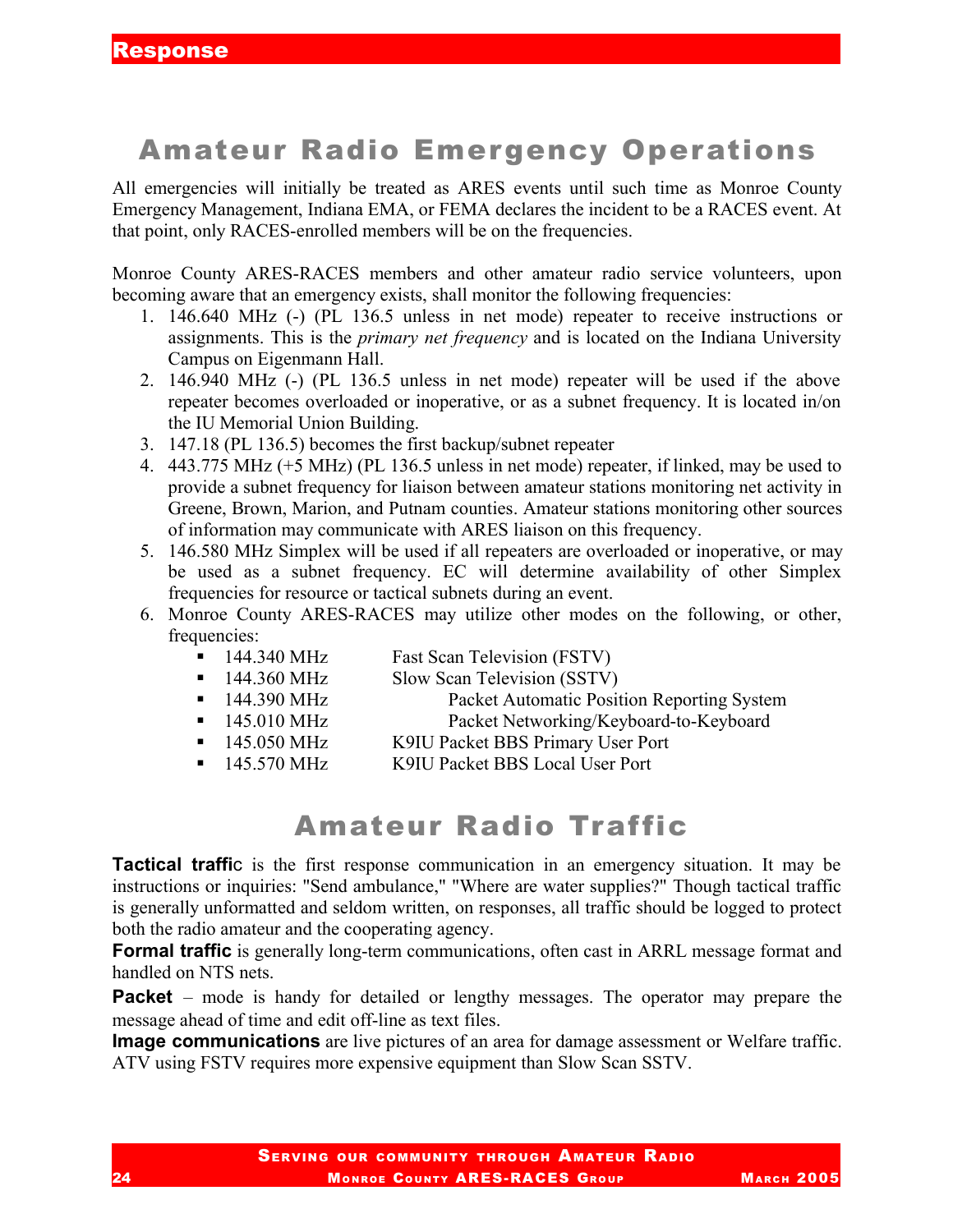## Activation of the Communication Plan

#### **Emergency | Priority | Break**

*Break* -- The normal, polite request for an opportunity to interrupt an *ongoing contact* is the lowest priority of interruption. *Break* is also often recognized during an *Open Net* and *may* be granted during an *Informal Directed Net.* The NCS can break back with a higher priority should events warrant a change in net status.

NCS or an operator on any contact will always stop everything and answer the following interruption priority calls immediately.

- **Priority** -- The second highest level of interruption, *Priority*, means the traffic concerns an *immediate safety issue regarding* human *life or injury, or impending property damage*.
- *Emergency* -- The highest level of priority, *Emergency,* is reserved for **only** *danger-of-death or serious-injury-if-message-is-not-heard-immediately* messages

*Emergency* calls can interrupt *Priority, Break, Welfare* or normal traffic*. Priority* calls can interrupt *Break, Welfare*, or normal traffic, but *not Emergency*. *Break* should never be used during a *Formal Directed Emergency Net*. During nets, rely on NCS to dispatch assistance.

- Monroe County ARES may activate a *Declared Formal Emergency Net* at the direction of Monroe County Emergency Management Agency. and *Formal* or *Informal Emergency* nets at the request of the Red Cross Director of Disaster Services and/or authorities of other agencies. ARES also operates *Informal* or *Formal Declared* weather nets based upon observed or potential local events. RACES may activate a *Declared Formal Emergency Net* only at the direction of Monroe County Emergency Management Agency (or state or federal EMA). Only RACES members should respond.
- *Cave Search-Rescue emergencies are activated by the Cave Rescue Team of the Indiana Karst Conservancy from calls to 812-337-7050 or to the Indiana State Police at 812-332- 4411. All volunteers, including amateur radio operators, are trained by NCRC. Deployment to an operation is limited to members of the team. Other ARS operators will not generally deploy to a cave rescue operation nor participate in a cave rescue net unless specifically requested to provide communications support by the Cave Rescue Team.*
- ARES will activate a *Formal Declared* Severe Weather or *Skywarn* Net under the direction of the NWS in Indianapolis. The trigger is an NWS severe weather *Watch* for Monroe and/or surrounding counties in the path of the event. *Skywarn* may be requested by NWS prior to severe weather in order to provide communications relays. NWS notifies Monroe County ARES EC, or an assistant, when severe weather threatens any of the 39 reportable counties.
- A local emergency net can also be triggered by EMA when a severe storm/tornado Warning is issued by NWS or if tornado sirens are activated to indicate other emergency events. A steady *wail* (http://www.co.monroe.in.us/emergencymgt/audio/steadywail.wav) from the Monroe County EMA emergency sirens means that a tornado has been sighted in Monroe County or that NWS has issued a tornado *Warning*. A *fast wail* (recorded here: http://www.co.monroe.in.us/emergencymgt/audio/fastwail.wav) indicates that some type of unusual emergency has occurred, such as a hazardous chemical spill.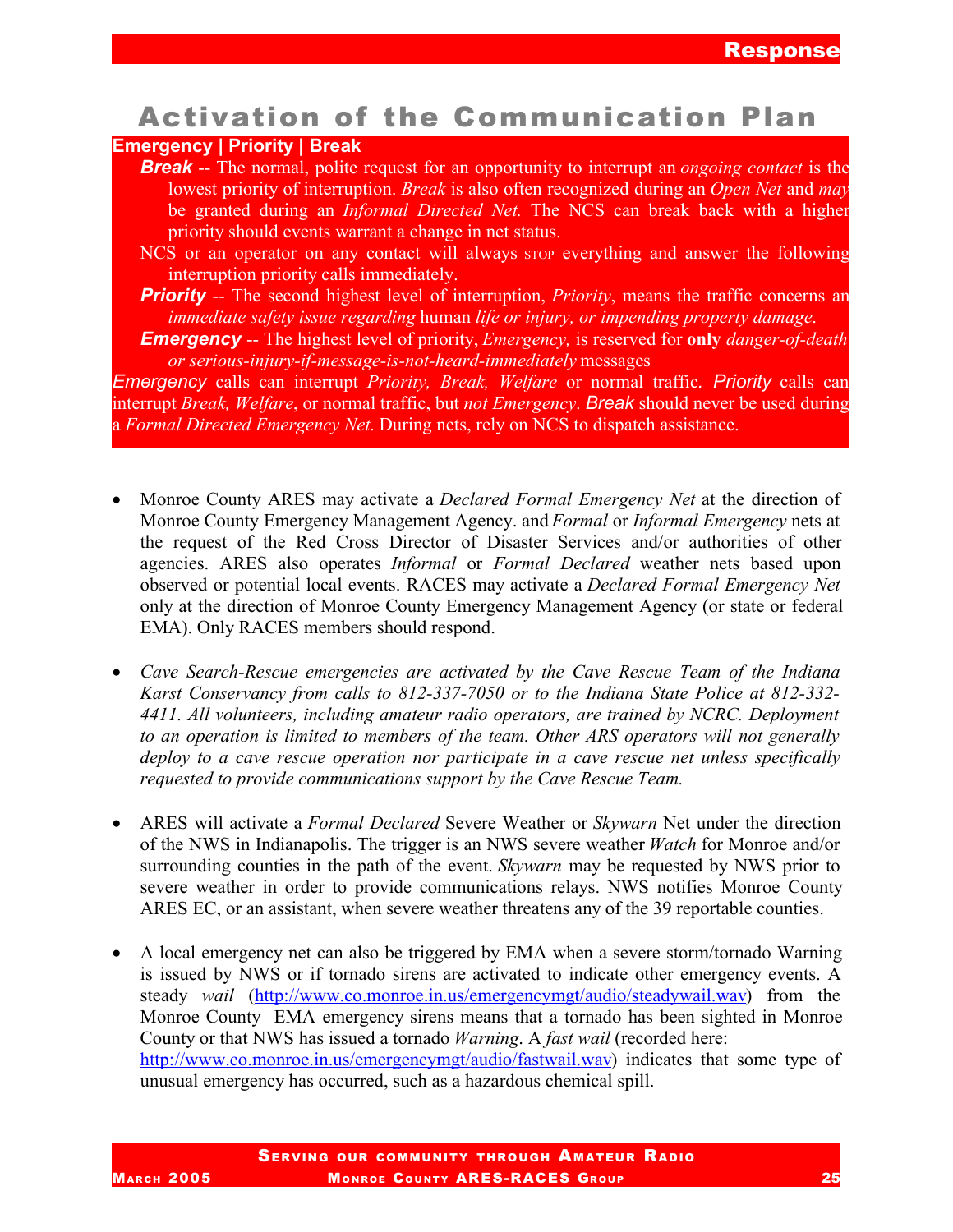#### Ellettsville Elementary School (old) The Pointe Bean Blossom Twp Fire Dept Batchelor Middle School Indiana Dept of Transportation Century Village WBWB, IN46-IN446 Indian Creek Twp Fire Dept PYA/Monarch Harrodsburg Community Center Van Buren Twp Fire Station Sabin Corporation, W. Curry Pike Stanford Baptist Church Unionville Elementary School Ransburg Boy Scout Camp New Unionville Baptist Church St John's Catholic Church Riddle Point Park at Lake Lemon Justice Building Smithville ball diamonds<br>Near IU Cyclotron IN45/46 Bypass City Service Center, S Henderson Bloomington Twp Fire Station 5

#### **Siren locations:**

Sherwood Oaks Christian Church Old state highway garage on East 10th Street American Legion, W. Third Street Ellettsville Elementary School campus Summit Elementary School

In the event of an emergency event, **Monroe County EMA** will contact the **ARES EMERGENCY COORDINATOR/RACES OFFICER**, an assistant, or a member of the Emergency Committee. ARES-RACES may activate a telephone tree to alert ARES-RACES volunteers and will begin a declared net on the primary frequency, WB8TLH (146.640/146.040), to secure additional ARES support and other amateur radio volunteers. During a RACES event, only RACES members should respond.

- The **Red Cross** activates upon receiving a call from Chapter Management. A Telephone Tree Plan is used to activate the membership at large. A Red Cross disaster radio subnet NCS or liaison stations may be assigned by ARES NCS to provide emergency radio communications between the disaster scene, normally at or near the triage location, and the Red Cross Chapter House. Red Cross is involved with sheltering, first-aid, patient tracking, other patient related health and safety activities, and damage assessment.
- **SATERN** is activated by local Salvation Army authority in the event of a local emergency.
- **The SEMA Ham Team** in Indianapolis is activated by SEMA when communications assistance is requested by one of the 92 Indiana County Emergency Management Directors.
- Deployment of the **Indiana Army National Guard** is under the authority of the Governor of the State of Indiana. Should a large-scale emergency/disaster involve Indiana, Guard units could be activated under SEMA priorities. Should a large-scale emergency involve Bloomington and Monroe County, it is possible, but not necessarily a priority, that units could be assigned to this area, at which time SEMA and/or the Governor will notify Monroe County EMA.
- The **Civil Air Patrol** is an auxiliary of the US Air Force and for utilization of this group, the Duty Officer has to be called by the State and an existing MOU has to be in place. The Duty Officer would assign a mission number (if emergency is warranted) and the group would then be contacted. Monroe County ARES NCS may assign a liaison station or a CAP subnet NCS. This operator, if available, could be an amateur radio licensed member of CAP or another ARS operator.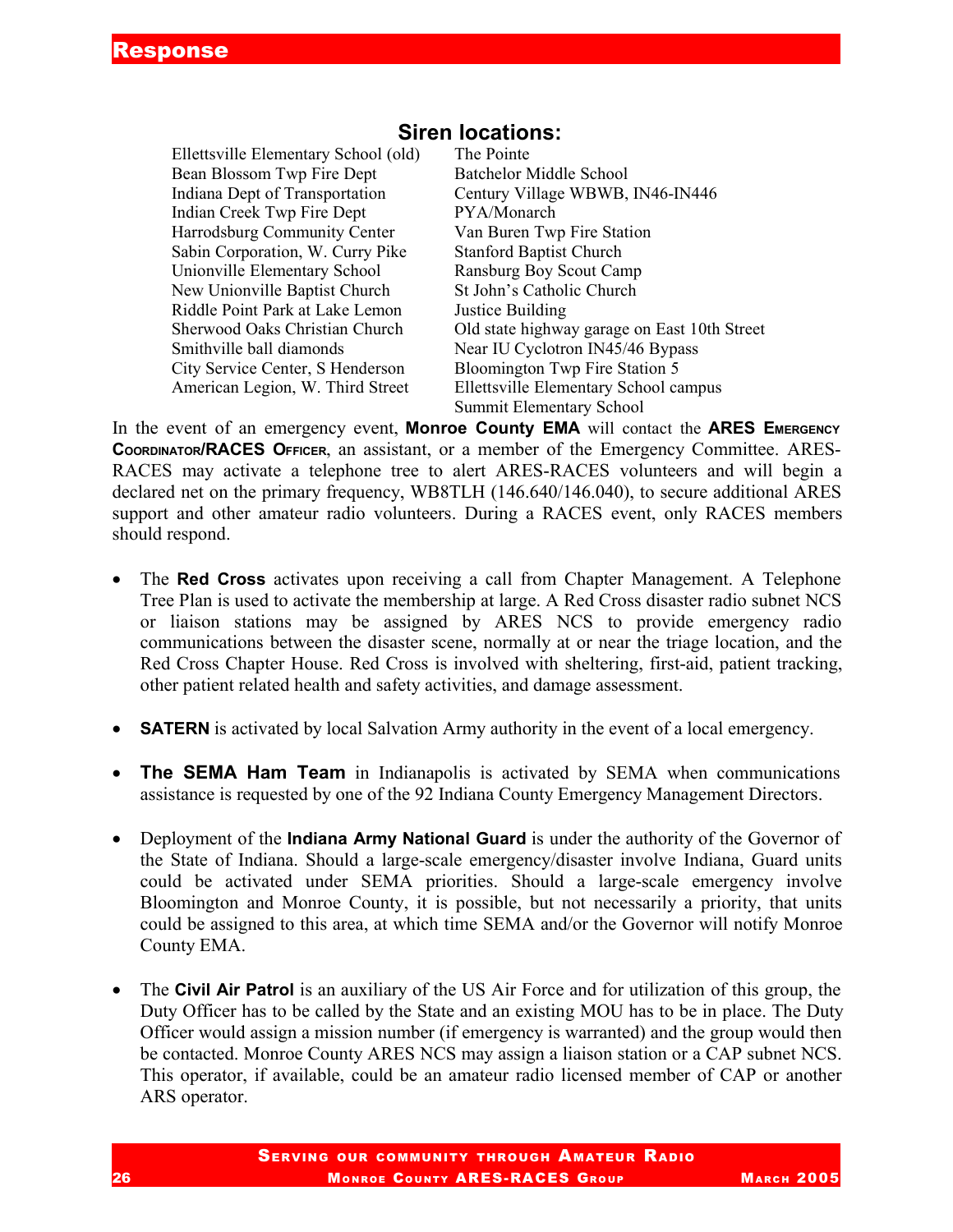### Principles of Disaster Communication

- 1. Monitor primary or assigned frequency. Stay on assigned frequency.
- 2. Keep the interference level down. All stations should remain silent until called or unless there is necessary traffic to pass.
- 3. Avoid spreading rumors. Report first-hand knowledge. Relay-transmissions should be officially authenticated, authorized and repeated word for word.
- 4. Authenticate all messages. Messages of an official nature should be written and signed (ARRL Message Form). Amateur operators should avoid initiating disaster or emergency traffic. ARS does the communicating; the agency officials supply the content of the communications.
- 5. Strive for efficiency. Instead of trying to operate a station full time at the expense of health and efficiency, volunteer for a shift at one of the better-located, better-equipped stations, manned by relief shifts of the best-qualified operators. This reduces interference and assures well-operated stations.
- 6. Use the selected mode and band. The merits of a particular band or mode in a communications emergency have been evaluated impartially by the authorities and the EC with a view to the appropriate use of bands, modes, equipment and purposes.
- 7. Be courteous of and cooperative with other communications groups responsible for emergency communications support. The primary objective of emergency communications is to save lives and property.
- 8. Use all communications channels intelligently. Under FCC rules and regulations, in the absence of ARS frequencies, other official channels may be used to transmit an *Emergency* message, but *not* Priority, Routine or Welfare traffic.
- 9. Operators will not transmit the name of an injured, trapped or deceased subject, but may request that the NCS send the appropriate authorities and assistance to the location using *Emergency* or *Priority* traffic protocols. Operators will not transmit the name of a minor lost or separated from responsible adults, but will be prepared to respond to NCS with description and or identifying information established ahead of time. Should this not suffice, have authorities authorize transmission of the name.
- 10. Don't broadcast. ARS transmissions are not intended to keep the public informed. Emergency Communications are intended to support authorities handling an event.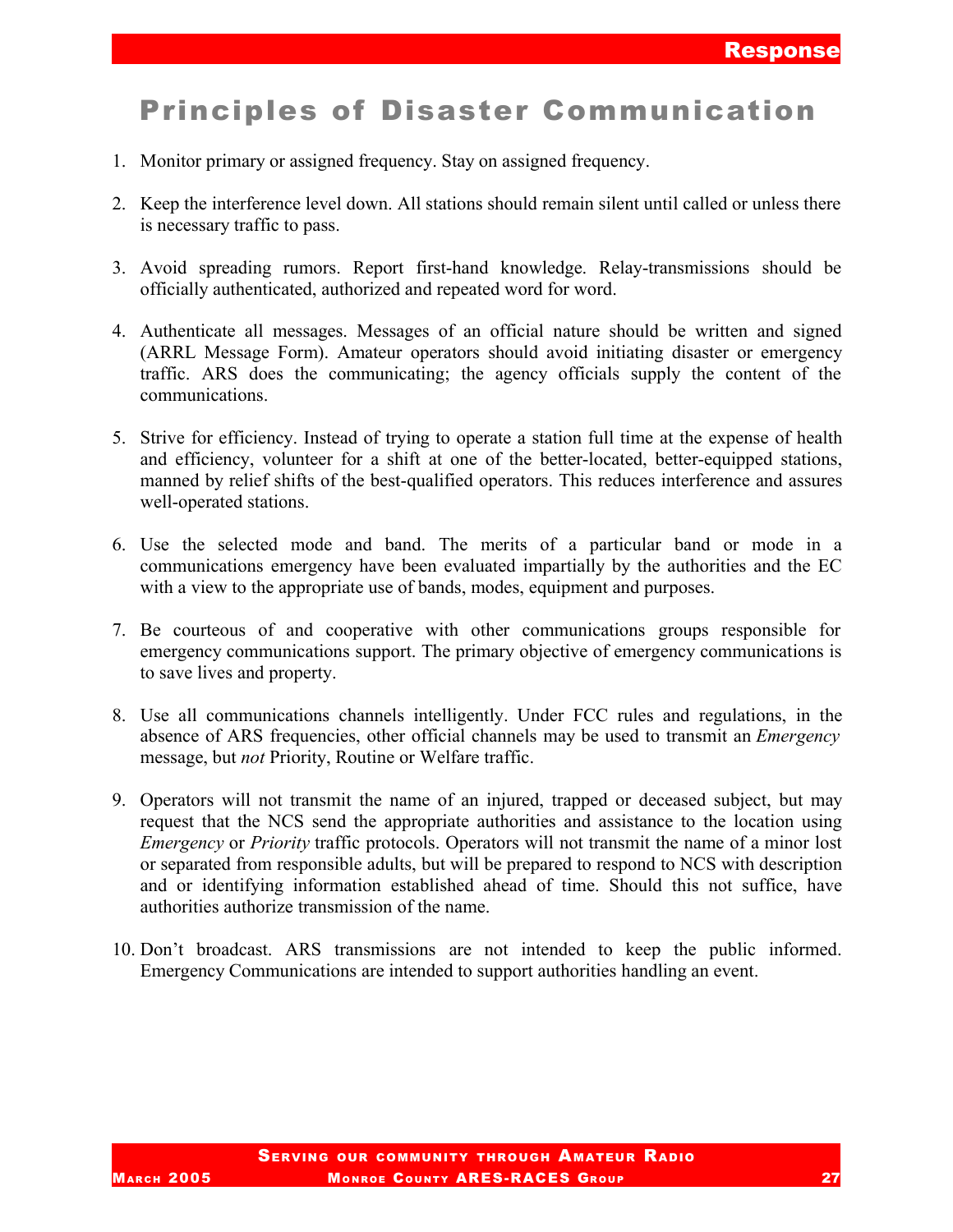#### Repeater Operation

- **Power** -- PL tones will normally be off during emergency events. Use minimum power to avoid keying near-by, same-frequency repeaters and causing unnecessary interference. Low power also conserves batteries.
- **Pause** -- To allow NCS, liaisons, or operators with *Emergency* or *Priority* traffic, immediate access, operators with *Routine*/*Welfare* traffic should pause after a station finishes a transmission -- count to 2 or 3 before transmitting.
- **Listen** -- Listen much, transmit little.
- **Think** -- Think before transmitting. Stick to facts, control emotions. Write out what is to be transmitted before sending the message. Be succinct -- as short and concise as possible.
- **Articulate** -- Don't slur. Speak close to the mic, but talk across it, not into it. Keep voice down. Talk slowly, calmly.

### Amateur Radio Nets

A Declared **Net** begins with a statement that a net is being started for a particular purpose. There is an identified Net Control Station [**NCS**], perhaps identified backup and/or logging stations, and in some instances, liaison(s) between NCS, served agencies and other ARS stations.

- *Open* Net -- A net is declared. Normal use of repeater or frequency continues. Any licensed amateur radio operator can start a net to get assistance with a situation. Usually, such nets involve personal circumstances such as automobile assistance, making travel arrangements, or other non-commercial activity. Sometimes such nets may be a precursor to a *Directed Net* as operators begin to organize and discuss possible events, such as weather emergencies.
- *Directed Net* -- NCS declares the net and actively controls the frequency. Normal usage of the frequency or repeater is stopped. Specific topic, conditions, and/or instructions for check-in are given.

*Informal Directed Net* -- Public service nets and practice nets.

*Formal Directed Net* -- Activation of specific nets for a specific purpose or emergency.

- *Emergency* nets are reserved for *danger-of-death or serious-injury* situations *--* an accident or other crisis where people and/or property are in distress. Emergencies are nearly always recognized and declared by agencies or authorities outside of the Amateur Radio Service, such as the NWS, the local Emergency Manager [**EM**], and/or the local Red Cross. Amateur radio operators and ARS NCS do not have independent authority to declare an emergency.
- *Sub-nets* NCS may establish independent sub-nets with or without their own frequencies and NCSs reporting to the main net.

NCS will regularly announce the authority for, and status (*Open, Informal, Formal*) of, during the course of the nets.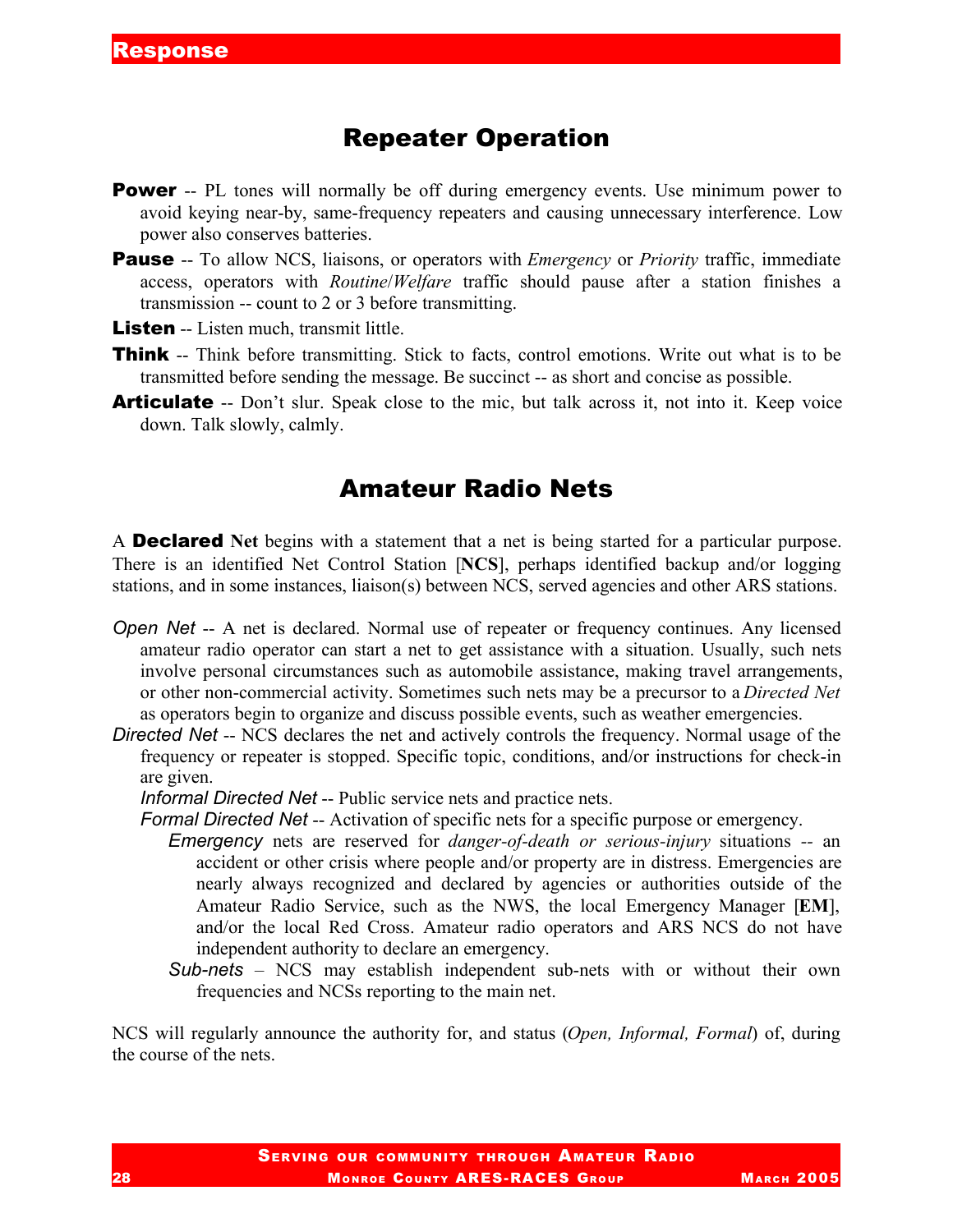### Principles of Net Operation

- 1. Monroe County ARES-RACES Net Control will operate from a location other than that of the Monroe County Emergency Operations Center (EOC) in Monroe County. A liaison may be located at the EOC to pass information to/from the net. Emergency power is available and amateur station equipment is located at the EOC. The EOC amateur station may be shifted to the City-County dispatch/communications center.
- 2. Once a net is declared, NCS will begin to build an Asset List [*see* Appendix] to match the requirements of the event. ARES-RACES members and other amateur radio volunteers should follow the procedures outlined in instructions from NCS which will depend upon the circumstances of the emergency and may vary throughout the course of the event. For example, NCS may request check-ins by calling for those stations who have been notified by telephone or for RACES members, from only those stations with specific traffic to pass, from stations which are or can be mobile or portable, or from stations with other equipment, modes or operating capabilities, from operators in specific or certain locations in the area, or from all ARS volunteers who are standing by.
- 3. The size of an emergency net will guide and be guided by the National Incident Management System [NIMS/ICS] plan, but it could change very quickly. In a major event that is likely to grow, NCS may request and keep a large Asset List of standby operators who may never be required to activate or give a report.
- 4. As each operator checks in, NCS may request
	- *Callsign*
	- *Name*
	- *Equipment [type of radio(s), antenna(s), power supply, and transportation]*
	- *Initial Status (mobile, stationary) and Location, and*
	- *an estimate of the length of availability.*
- 5. NCS may then ask for a "standby" to organize the available personnel resources to meet the logistics of the event. A local net responding to a large-scale incident may require more functions than can be managed by a single NCS. As the situation develops, NCS may establish a subnet structure to handle some of the traffic. This is a principle of the NIMS/ICS.
- 6. Available operators may then be assigned to function
	- o as Backup NCS
	- o as Logging or Liaison stations
	- o as Resource NCS to direct specific tasks created by the complexity of the event, or
	- o as an operator or spotter.

Resource NCS, Logging and Liaison stations, and other stations may also be assigned *locations*. Operators/spotters may be assigned duties on a Resource or other subnet and frequency for which they will be given instructions.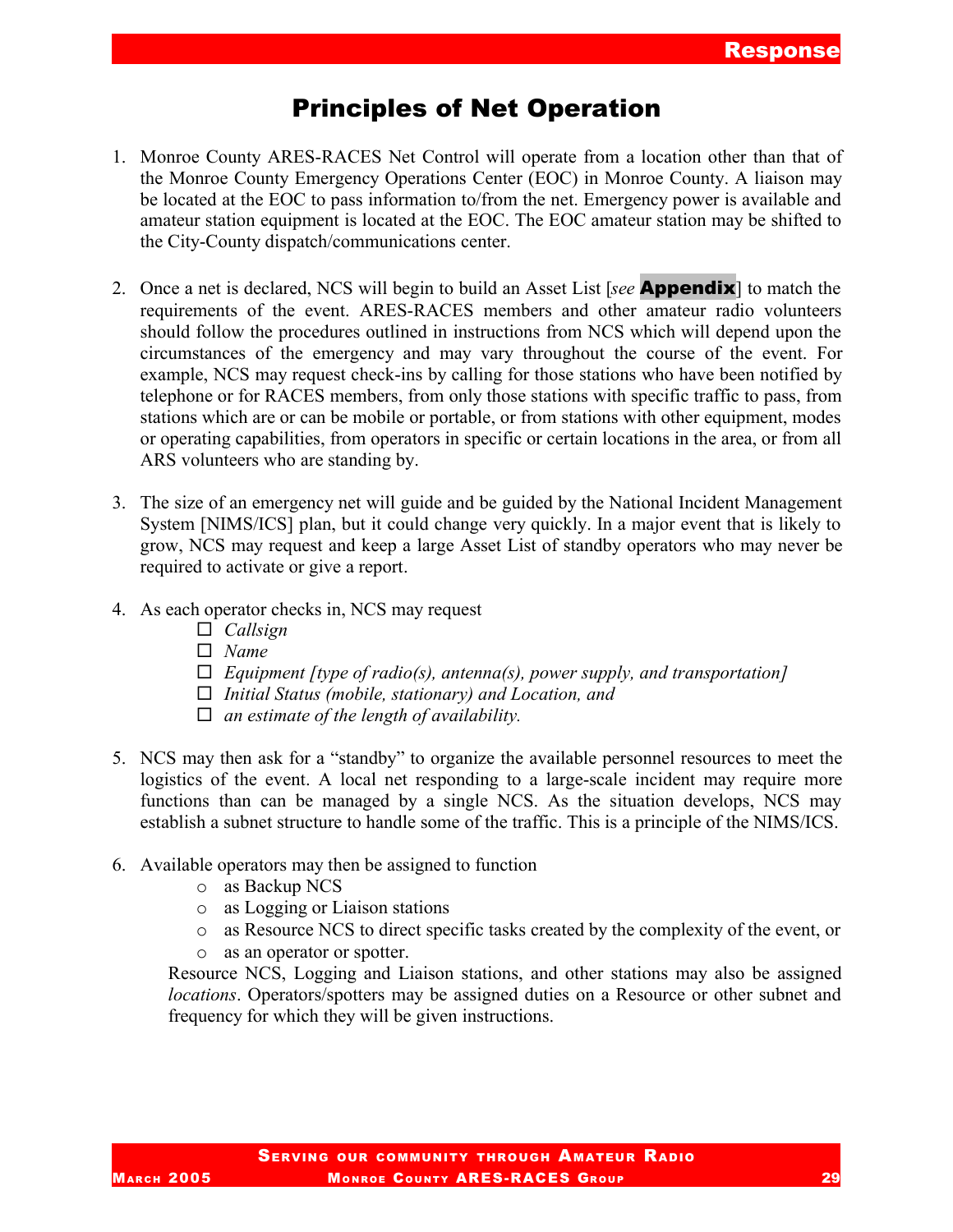Bobby Bristoe (KB9UVW), Assistant ARES EC / RACES Officer [Net Manager] and his portable 30' PVC VHF-UHF antenna tower.

- 7. Mobile and portable units may be dispatched, within the limits of personnel and equipment, as needed to schools, shelters, hospitals, fire stations, or other locations necessary to support emergency communications. ARS operators may be assigned to vehicles operated by EMA, Red Cross, or other cooperating agencies or groups. Mobile and portable units may be contacted by NCS while in route, but will always report in upon arrival at the assigned locations.
- 8. Operators will monitor assigned frequency and notify the NCS, if it is necessary to leave or if relief is needed. Transmissions will be made as instructed or at the request of the NCS -- or for *Emergency* (life and death) or *Priority* (property damage, threat to human life), or other traffic initiated by the official in charge at that location. All formal traffic shall be handled and formatted in accordance with the individual organizations' operating procedures. This could be in either plain English text or on the standard ARRL Message Form and using numbered Radiogram messages.
- 9. Information concerning the nature of an emergency event and the extent of ARES involvement will be transmitted to all volunteers as it becomes available and updated when possible. However, ARES-RACES will avoid transmitting identifying addresses of the most severe damage, license or other identification numbers of vehicles, possible reported causes, names of an injured, trapped or deceased subjects, and names of a minors lost or separated from responsible adults – except as outlined and agreed upon by the authorities or agencies in the NIMS/ICS for the event.
- 10. Federal regulations provide that licensed amateurs shall exert direct control over all transmissions on amateur frequencies. This does allow for "third party traffic" where the amateur operator retains control of the transmission and has advised against the use of foul language or the conduct of commercial business. Relays often become incorrectly "translated" by the relay operator, especially if there is a high percentage of special agency terminology, technical terms.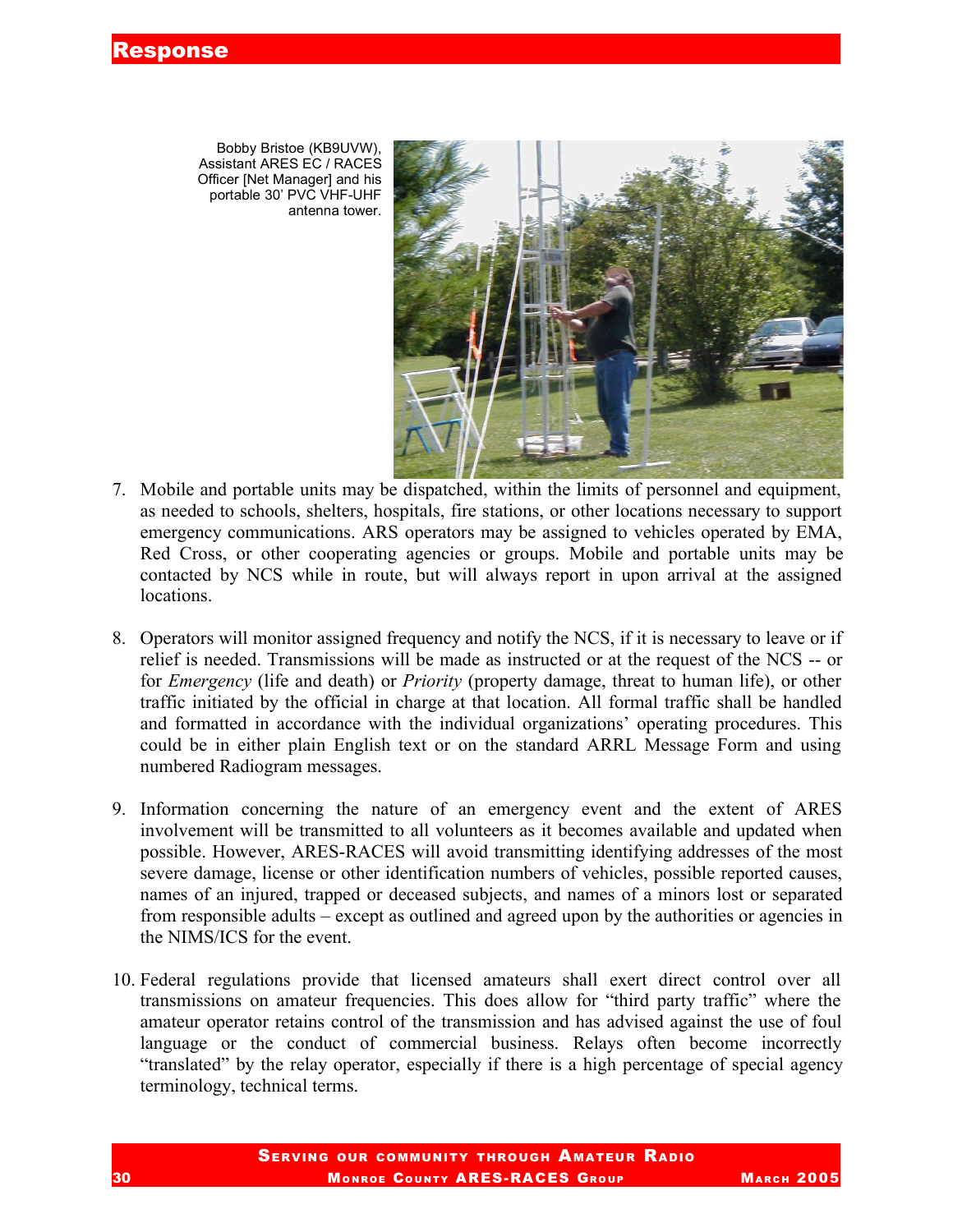## Communications with/by Other Agencies

Amateur radio operators may be assigned as liaison stations to other groups or agencies. Such liaisons may be assigned to physically locate with those groups. Those groups or agencies may have radio service on bands other than those of the Amateur Radio Service. Under FCC rules and regulations, liaison operators will use *only* assigned amateur frequencies to relay traffic and information.

#### Liaison Assignments

Liaison contact may be maintained on the following amateur frequencies:

- $\Box$  National Weather reporting repeater: 146.970 MHz (-) or
- $\Box$  National Weather reporting repeater: 442.650 MHz (+5) and/or
- $\Box$  another frequency, repeater or telephone connection as determined by the authorizing agency and/or ARES-RACES.
- $\Box$  Indiana Traffic Net: 3.910 MHz (If widespread emergency exists)
- $\Box$  Maritime Mobile Net: 7.260 MHz (If widespread emergency exists)
- $\Box$  Maritime Mobile Net: 14.300 MHz (If widespread emergency exists)

ARS operators may be assigned as liaison stations at locations identified by ARES, EMA, the Red Cross, and/or other participating agencies. These may be, but not limited to, the following:

SEMA Regional Staging Areas

- $\Box$  Monroe County Fairgrounds
- $\Box$  Monroe County Highway Garage
- $\Box$  Monroe County Airport (with CAP)
- $\Box$  Monroe County EMA headquarters 119 W 7<sup>th</sup> Street
- $\Box$  Monroe County Red Cross Chapter House 409 E  $7<sup>th</sup>$  Street
- $\Box$  Bloomington, IN., Corps, Salvation Army (SATERN) 111 N Rogers Street
- $\Box$  Richland-Bean Blossom (RBB) and/or Monroe County Community School Corporation (MCCSC) buildings being used as shelters or aid stations

Hospitals, Medical Centers and Clinics

- $\Box$  Bloomington Hospital 601 W 2<sup>nd</sup> Street
- $\Box$  BHC Meadows Hospital 3600 N Prow Road
- $\Box$  Indiana University Health Center
- $\Box$  Bloomington Veterans Administration Outpatient Clinic 200 E Winslow
- $\square$  Southern Indiana Surgery Center 2800 Rex Grossman Boulevard
- $\Box$  1<sup>st</sup> Healthcare Group 100 N Curry Pike
- $\Box$  Promptcare East 888 Auto Mall Road
- $\Box$  Promptcare West 3443 W Third Street
- $\Box$  The Eye Center of Southern Indiana 1011 W 2<sup>nd</sup> Street
- $\Box$  Indiana University Student Health Center
- $\Box$  Indiana Army National Guard SINCGARS system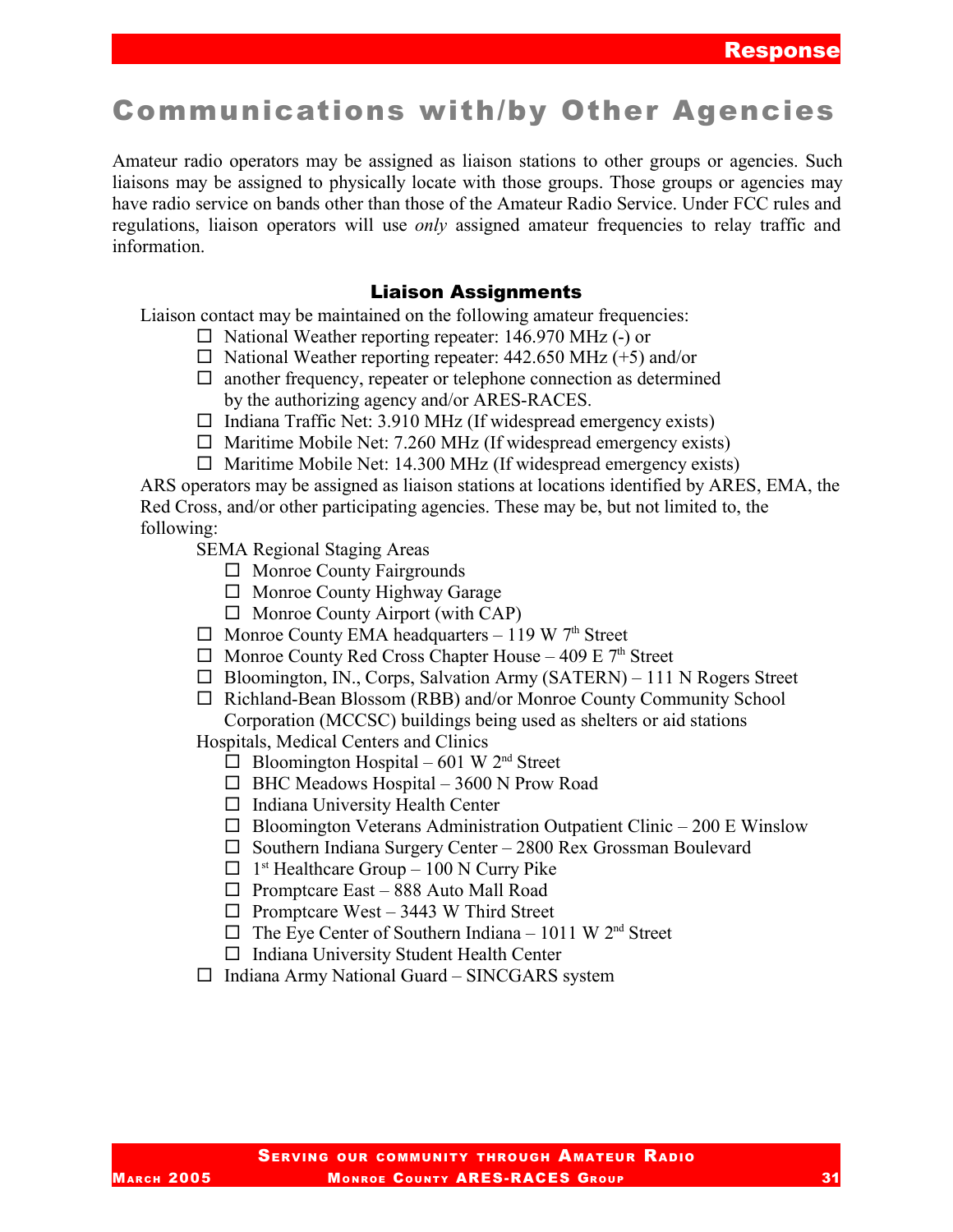Law enforcement headquarters

- $\Box$  Monroe County / Bloomington Dispatch 220 E 3<sup>rd</sup> Street
- $\Box$  Monroe County Justice Building 301 N College Ave
- $\Box$  Bloomington Police 220 E 3<sup>rd</sup> Street
- $\Box$  Indiana University Police 801 N Jordan Avenue
- $\Box$  Indiana State Police 2135 N Fee Lane
- $\Box$  Town Marshall of Ellettsville
- $\Box$  Bean Blossom Township / Stinesville
- $\Box$  Indiana State Conservation Office (South Region) -- 4850 S IN 446

Fire stations

- $\Box$  Bloomington Headquarters and/or Stations
- $\Box$  Bean Blossom Township
- $\square$  Benton Township
- $\Box$  Bloomington Township (w/ Hazmat units)
- $\square$  Ellettsville
- $\Box$  Indian Creek Township
- □ Perry-Clear Creek District
- $\square$  Van Buren Township

Other service buildings

- $\Box$  Bloomington Street Department
- $\Box$  Bloomington Utilities Department
- $\Box$  Indiana Department of Transportation Garage
- $\Box$  Indiana University Physical Plant
- $\Box$  Ellettsville Utility Service Building

Other Areas

- $\Box$  Lake Monroe
- $\Box$  Griffey Reservoir
- □ Lake Lemon
- □ Bryan Park
- □ Karst Farm Park

#### Monitoring Assignments

Operators may be assigned to monitor one or more of these NOAA Weather Radio

frequencies depending upon the direction of the weather threat:

| Freg MHz | <b>Transmitter</b> | Direction | Watts | <b>Covered Counties</b>                                    |
|----------|--------------------|-----------|-------|------------------------------------------------------------|
| 162.450  | <b>Bloomington</b> |           | 1000  | Monroe, Owen, Brown, Lawrence                              |
| 162.400  | Putnamville        | NW        | 1000  | Clay, Owen, Hendricks, Morgan                              |
| 162.425  | Edwardsport        | $SW - S$  | 1000  | Knox, Greene, Sullivan, Daviess                            |
| 162.500  | Georgia            |           | 1000  | Lawrence, Orange, Martin                                   |
| 162.525  | Seymour            | $E - SE$  | 1000  | Jennings, Jackson, Bartholomew, Washington,<br>Scott       |
| 162.550  | Indianapolis       | N         | 1000  | Marion, Morgan, Johnson, Hendricks, Shelby,<br>Bartholomew |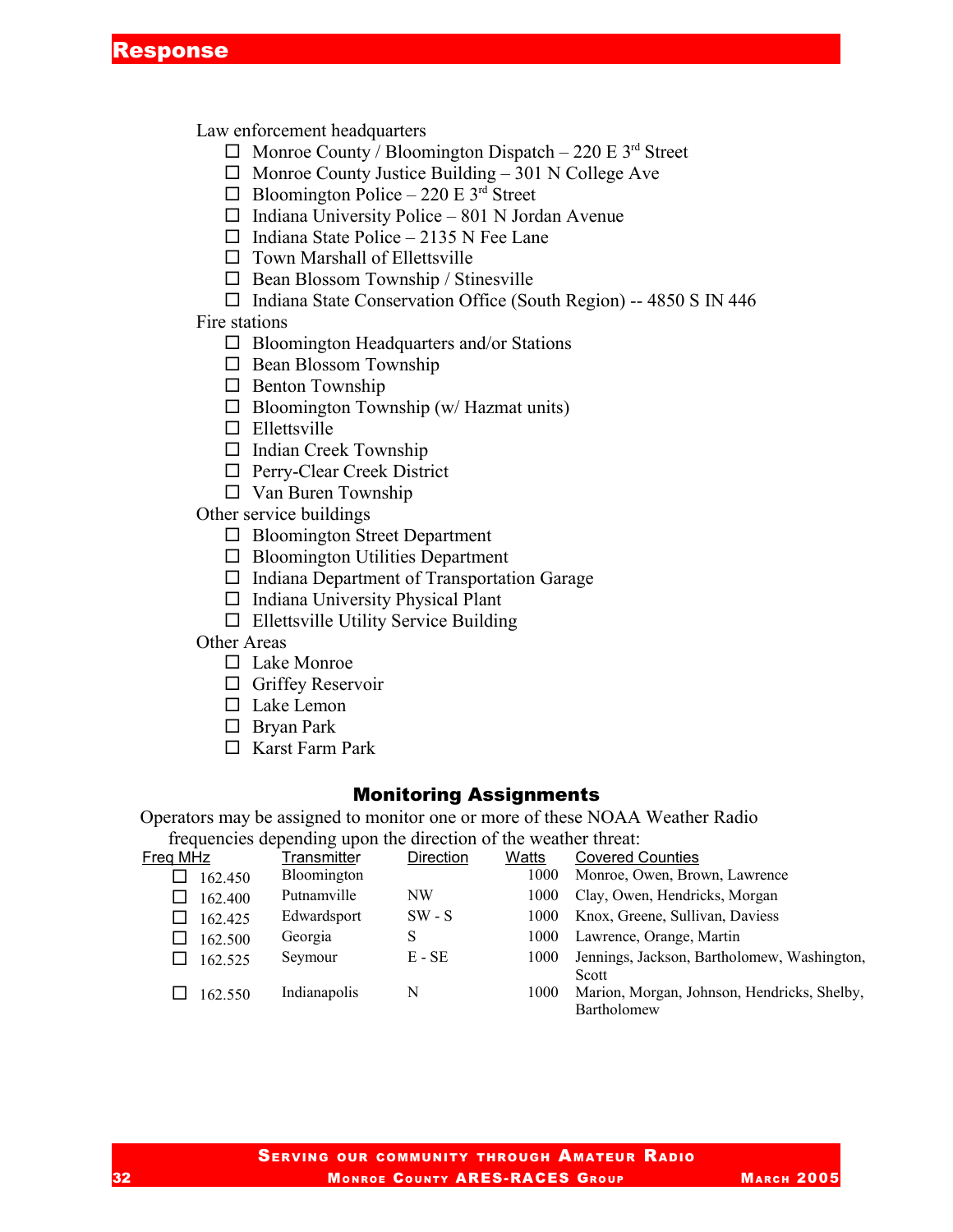$\Box$  ARS operators may need to be assigned to monitor radio frequencies of law enforcement, firefighting, and military groups where no liaison operator has been assigned. This will include SINCGARS when there is co-deployment of local authorities and military personnel and the local battalion is operating in unencoded mode. Frequencies and utilization will be assigned during activation instructions.

Unless the event disrupts other normal broadcast and/or data resources, some operators may be assigned to monitor area television channels, cable news and weather services, and Internet resources:

Broadcast and Cable:

- $\Box$  4 WTTV Bloomington/Indianapolis
- $\Box$  6 WRTV,
- $\Box$  8 WISH-TV,
- $\Box$  13 WTHR-TV,
- $\Box$  59 (Cable 11) WXIN Indianapolis
- $\Box$  10 (Cable 15) WTHI Terre Haute
- $\Box$  30 (Cable 5) WTIU from Indiana University

 $\Box$  Cable 3 -- CATS from Monroe County Public Library

 $\Box$  Cable 12 -- CATS from Monroe County Public Library and

 $\Box$  Cable 14 -- CATS from Monroe County Public Library

 $\Box$  Cable 38 – Weather Channel

Cable 94 –Skytrak Weather (13—WTHR-TV)

and

 $\Box$  Cable 95 – Local Weather Service (8--WISH-TV)

Internet sites such as (but not limited to) the following:

 $\Box$  National Weather Service <http://iwin.nws.noaa.gov/iwin/in/in.html>

 NWS Internet Data Source: High Speed Connection <http://iwin.nws.noaa.gov/iwin/graphicsversion/rbigmain.html>; Mid Speed Connection <http://iwin.nws.noaa.gov/iwin/graphicsversion/bigmain.html;< Text-based Connection <http://iwin.nws.noaa.gov/iwin/textversion/main.html>

Unless specifically directed by NCS, the ARS operator shall not report information from these sources with the same urgency as direct observations by local operators. Such assignments are supplemental to direct observation.